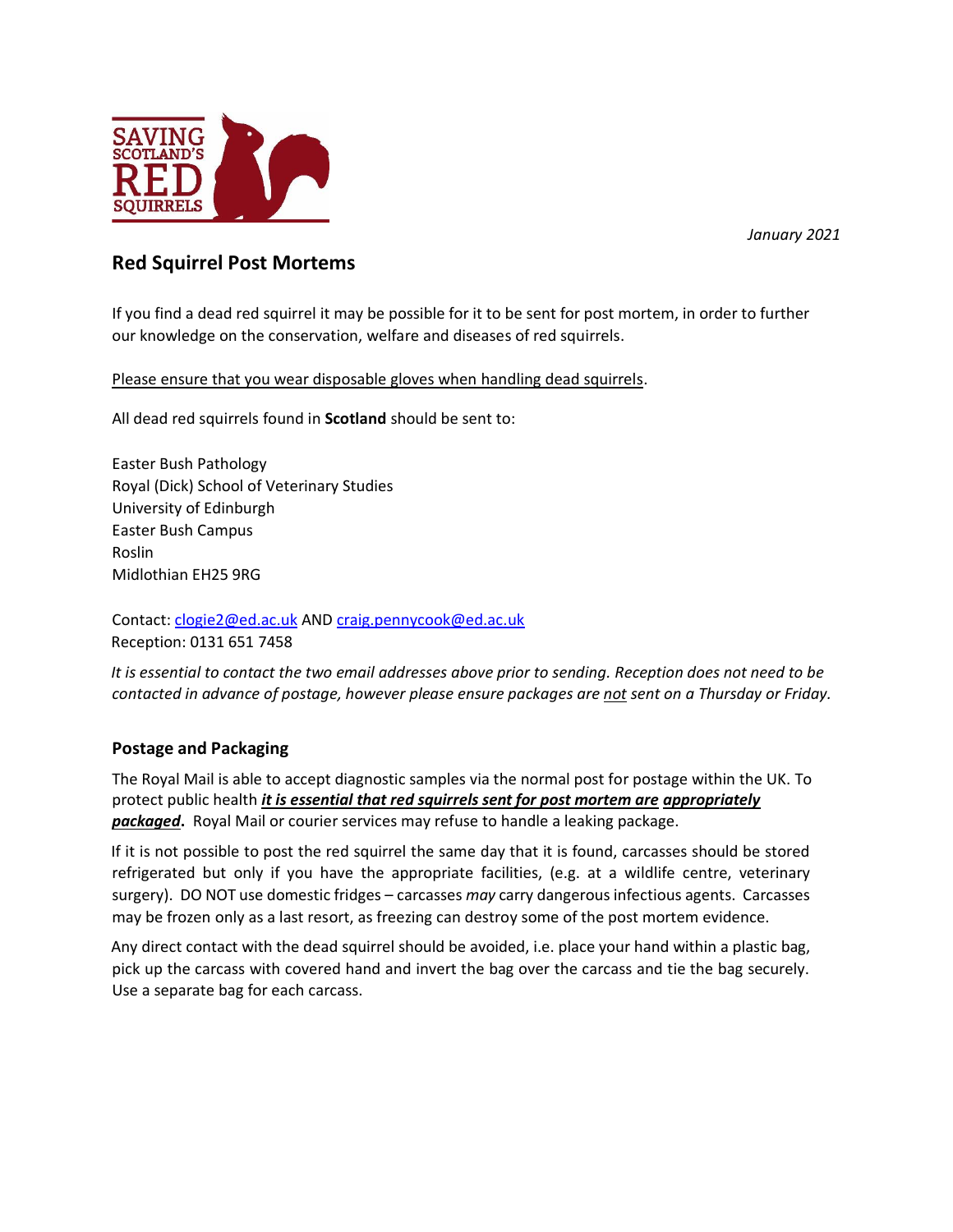The secured bag must then be wrapped in plenty of absorbent material e.g. kitchen roll, which then must be placed in another two securely sealed plastic bags (which should not have the ventilation holes common to many carrier bags.)

The package should then be placed within a crush proof container, such as a rigid margarine tub (this does not have to be done separately for each squirrel, as long as each specimen is properly bagged and labelled), then with an accompanying note (name, address and telephone number of sender; date, time & location found; storage conditions; suspected cause of death), packaged within a jiffy post-bag, or a substantial brown paper parcel.

The senders name and address should be written clearly on the back of the package and the package MUST be labelled:

## **BIOLOGICAL SUBSTANCE - CATEGORY B - HANDLE WITH CARE**

and a hazard diamond shape containing the number UN3373

Packages must be sent either by guaranteed next day delivery or first class post. *Please do not send packages on a Thursday or Friday*, as the laboratory may be closed at the weekend.

Although you will have used an inverted plastic bag or disposable gloves, please remember to **wash your hands** after dealing with the dead red squirrel and disinfect any surfaces used.

Please either alert the lab that you are sending a red squirrel for post-mortem or inform your local Red Squirrel Conservation Officer so that they can notify the lab.



*Saving Scotland's Red Squirrels - Developing Community Action is a project to implement a sustainable programme of red squirrel protection capable of securing the long-term survival of core red squirrel populations across Scotland. It is a five-year project to recruit and equip communities to take on a vital role in the long-term protection of red squirrels in key areas across the country. It is a partnership project between Scottish Wildlife Trust, NatureScot, Scottish Foresry, RSPB Scotland, Scottish Land & Estates and Red Squirrel Survival Trust.* 

It is funded for the five years 2017-2022 by the National Lottery Heritage Fund.